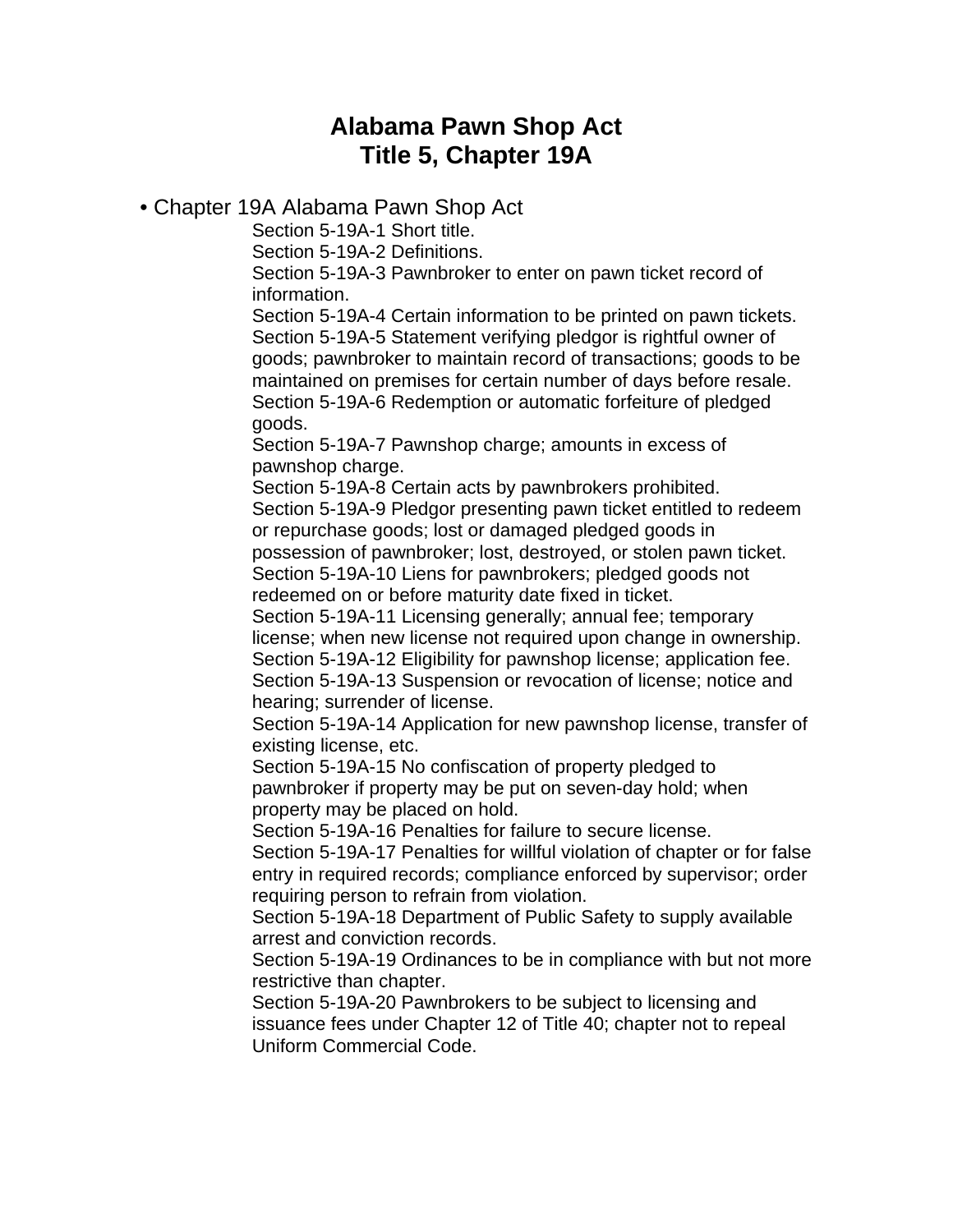Chapter 19A Pawn Shop Act

### **Section 5-19A-1 Short title.**

This chapter shall be known and may be cited as the "Alabama Pawnshop Act."

(Acts 1992, No. 92-597, p. 1227, §1.)

#### **Section 5-19A-2 Definitions.**

The following words and phrases shall have the following meanings:

(1) APPROPRIATE LAW ENFORCEMENT AGENCY. The sheriff of each county in which the pawnbroker maintains an office, or the police chief of the municipality in which the pawnbroker maintains an office.

(2) ATTORNEY GENERAL. The Attorney General of the State of Alabama.

(3) PAWN TRANSACTION. Any loan on the security of pledged goods or any purchase of pledged goods on condition that the pledged goods are left with the pawnbroker and may be redeemed or repurchased by the seller for a fixed price within a fixed period of time. A "pawn transaction" does not include the pledge to, or the purchase by, a pawnbroker of real or personal property from a customer followed by the sale or the leasing of that property back to the customer in the same or a related transaction.

(4) PAWNBROKER. Any person engaged in the business of lending money on the security of pledged goods left in pawn, or in the business of purchasing tangible personal property to be left in pawn on the condition that it may be redeemed or repurchased by the seller for a fixed price within a fixed period of time. Notwithstanding the foregoing, the following are exempt from the definition of the term "pawnbroker" and from this chapter: any bank which is regulated by the State Banking Department of Alabama; the Comptroller of the Currency of the United States; the Federal Deposit Insurance Corporation; the Board of Governors of the Federal Reserve System or any other federal or state authority; and all affiliates thereof and any bank or savings and loan association whose deposits or accounts are eligible for insurance by the Bank Insurance Fund or the Savings Association Insurance Fund or other fund administered by the Federal Deposit Insurance Corporation all affiliates thereof, any state or federally chartered credit union, and any finance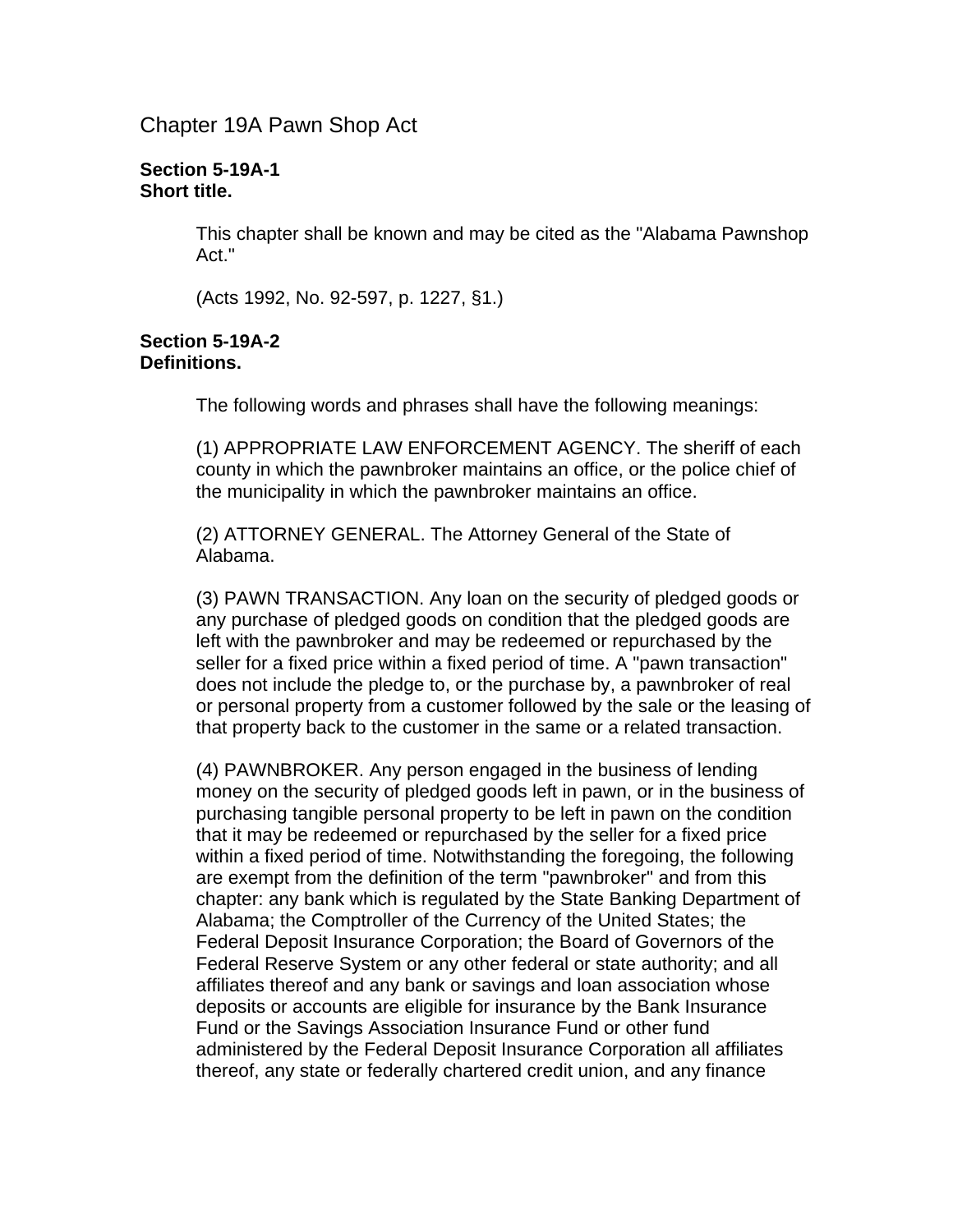company subject to licensing and regulation by the State Banking Department pursuant to Sections 5-19-1 to 5-19-19, inclusive.

(5) PERSON. An individual, partnership, corporation, joint venture, trust, association, or any legal entity.

(6) PLEDGED GOODS. Tangible personal property other than choses in action, securities, or printed evidences of indebtedness, which property is purchased by, deposited with, or otherwise actually delivered into the possession of, a pawnbroker in connection with a pawn transaction.

(7) SUPERVISOR. The Supervisor of the Bureau of Loans of the State Banking Department.

(Acts 1992, No. 92-597, p. 1227, §2.)

### **Section 5-19A-3**

### **Pawnbroker to enter on pawn ticket record of information.**

At the time of making the pawn or purchase transaction, the pawnbroker shall enter on the pawn ticket a record of the following information which shall be typed or written in ink and in the English language:

(1) A clear and accurate description of the property, including model and serial number if indicated on the property.

(2) The name, residence address, and date of birth of the pledgor or seller.

(3) Date of the pawn or purchase transaction.

(4) Type of identification and the identification number accepted from pledgor or seller.

(5) Description of the pledgor including approximate height, sex, and race.

(6) Amount of cash advanced.

(7) The maturity date of the pawn transaction and the amount due.

(8) The monthly rate and pawn charges.

(Acts 1992, No. 92-597, p. 1227, §3.)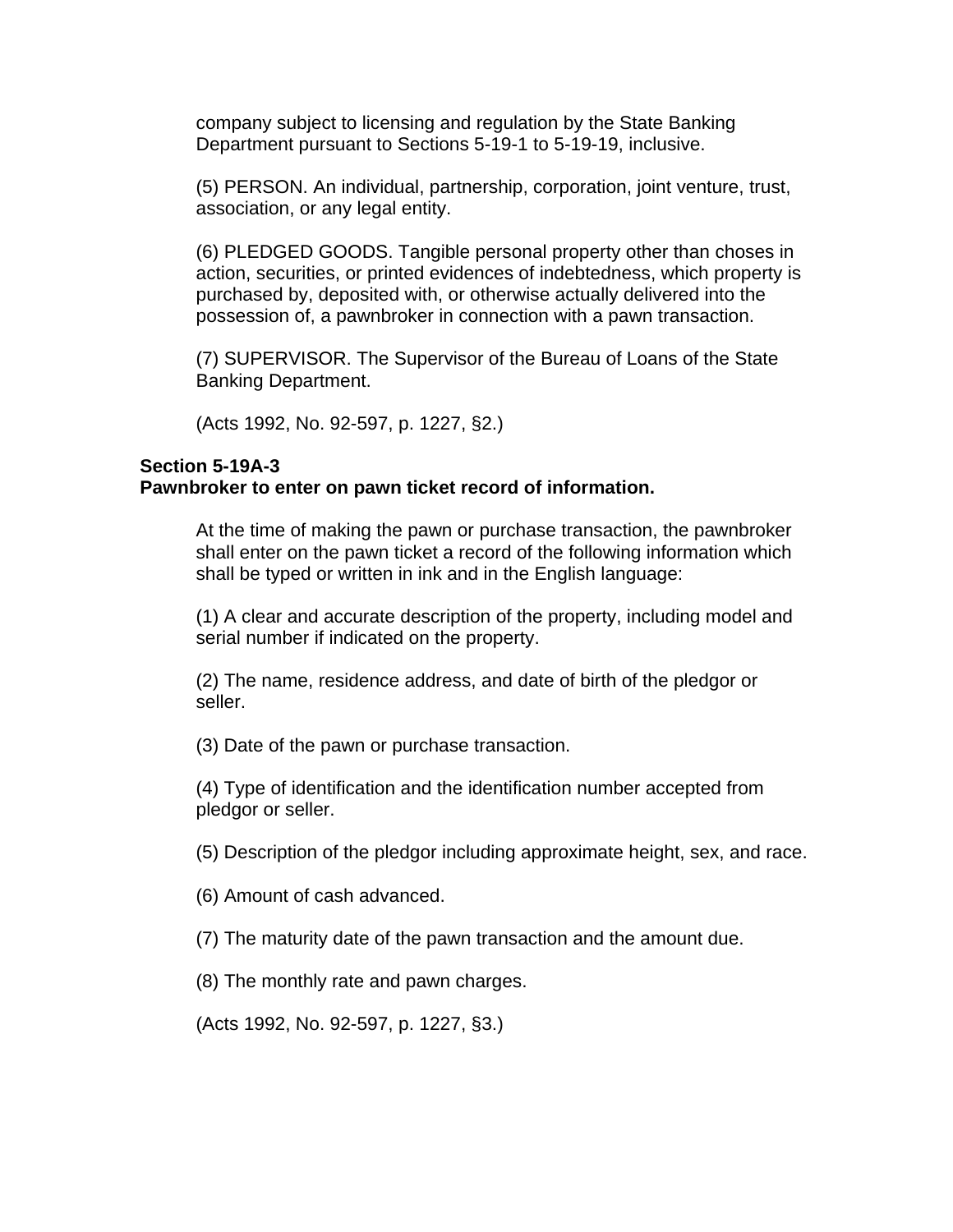# **Section 5-19A-4 Certain information to be printed on pawn tickets.**

The following information shall be printed on all pawn tickets:

(1) The statement that "Any personal property pledged to a pawnbroker within this state is subject to sale or disposal when there has been no payment made on the account for a period of 30 days past maturity date of the original contract, and no further notice is necessary."

(2) The statement that "The pledgor of this item attests that it is not stolen, it has no liens or encumbrances against it, and the pledgor has the right to sell or pawn the item."

(3) The statement that "The item pawned is redeemable only by the bearer of this ticket."

(4) A blank line for the pledgor's signature.

(Acts 1992, No. 92-597, p. 1227, §4.)

# **Section 5-19A-5**

# **Statement verifying pledgor is rightful owner of goods; pawnbroker to maintain record of transactions; goods to be maintained on premises for certain number of days before resale.**

(a) The pledgor or seller shall sign a statement verifying that the pledgor or seller is the rightful owner of the goods or is entitled to sell or pledge the goods and shall receive an exact copy of the pawn ticket which shall be signed or initialed by the pawnbroker or any employee of the pawnbroker.

(b) The pawnbroker shall maintain a record of all transactions of pledged or purchased goods on the premises. A pawnbroker shall make available to the appropriate law enforcement agency a record of the transactions. These records shall be a correct copy of the entries made of the pawn or purchase transaction, except as to the amount of cash advanced or paid for the goods and the monthly pawnshop charge.

(c) All goods purchased by the pawnbroker except for automobiles, trucks, and similar vehicles shall be maintained on the premises by the pawnbroker for at least fifteen business days before the goods may be offered for resale. Automobiles, trucks, and similar vehicles shall be maintained on the premises for 21 calendar days.

(Acts 1992, No. 92-597, p. 1227, §5.)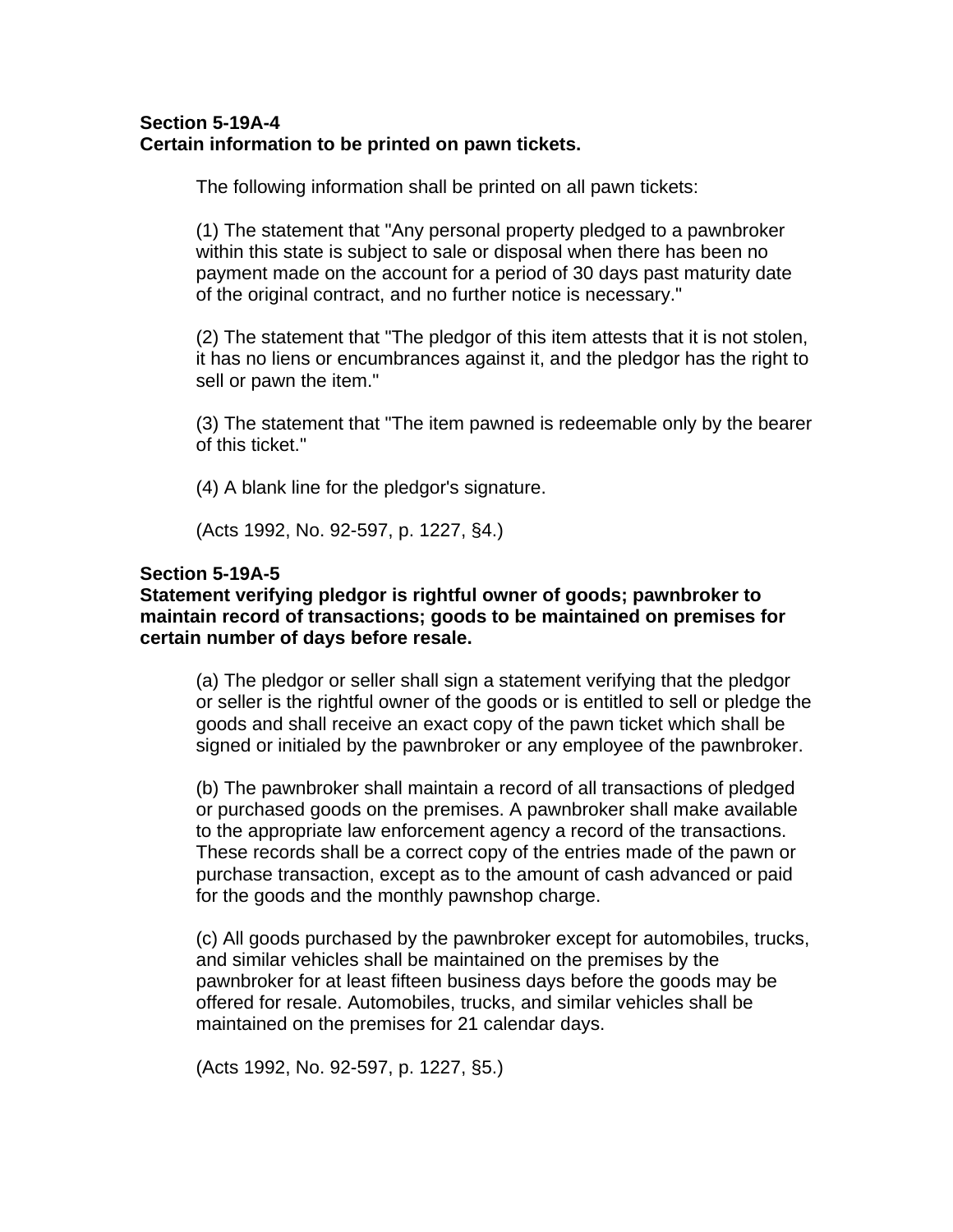# **Section 5-19A-6 Redemption or automatic forfeiture of pledged goods.**

A pledgor shall have no obligation to redeem pledged goods or make any payment on a pawn transaction. Pledged goods not redeemed within 30 days following the originally fixed maturity date shall be forfeited to the pawnbroker and absolute right, title, and interest in and to the goods shall vest in the pawnbroker.

(Acts 1992, No. 92-597, p. 1227, §6.)

# **Section 5-19A-7 Pawnshop charge; amounts in excess of pawnshop charge.**

(a) A pawnbroker may contract for and receive a pawnshop charge in lieu of interest or other charges for all services, expenses, costs, and losses of every nature but not to exceed 25 percent of the principal amount, per month, advanced in the pawn transaction.

(b) Any interest, charge, or fees contracted for or received, directly or indirectly, in excess of the amount permitted under subsection (a) shall be uncollectible and the pawn transaction shall be void. The pawnshop charge allowed under subsection (a) shall be deemed earned, due, and owing as of the date of the pawn transaction and a like sum shall be deemed earned, due, and owing on the same day of the succeeding month.

(Acts 1992, No. 92-597, p. 1227, §7.)

# **Section 5-19A-8 Certain acts by pawnbrokers prohibited.**

A pawnbroker, any clerk, agent, or employee of a pawnbroker shall not do any of the following:

(1) Fail to make an entry of any material matter in the record book.

(2) Make any false entry therein.

(3) Falsify, obliterate, destroy, or remove from the place of business records, books, or accounts relating to the licensee's pawn transactions.

(4) Refuse to allow the supervisor, the appropriate law enforcement agency, the Attorney General, or any other duly authorized state or federal law enforcement officer to inspect the pawn records or any pawn goods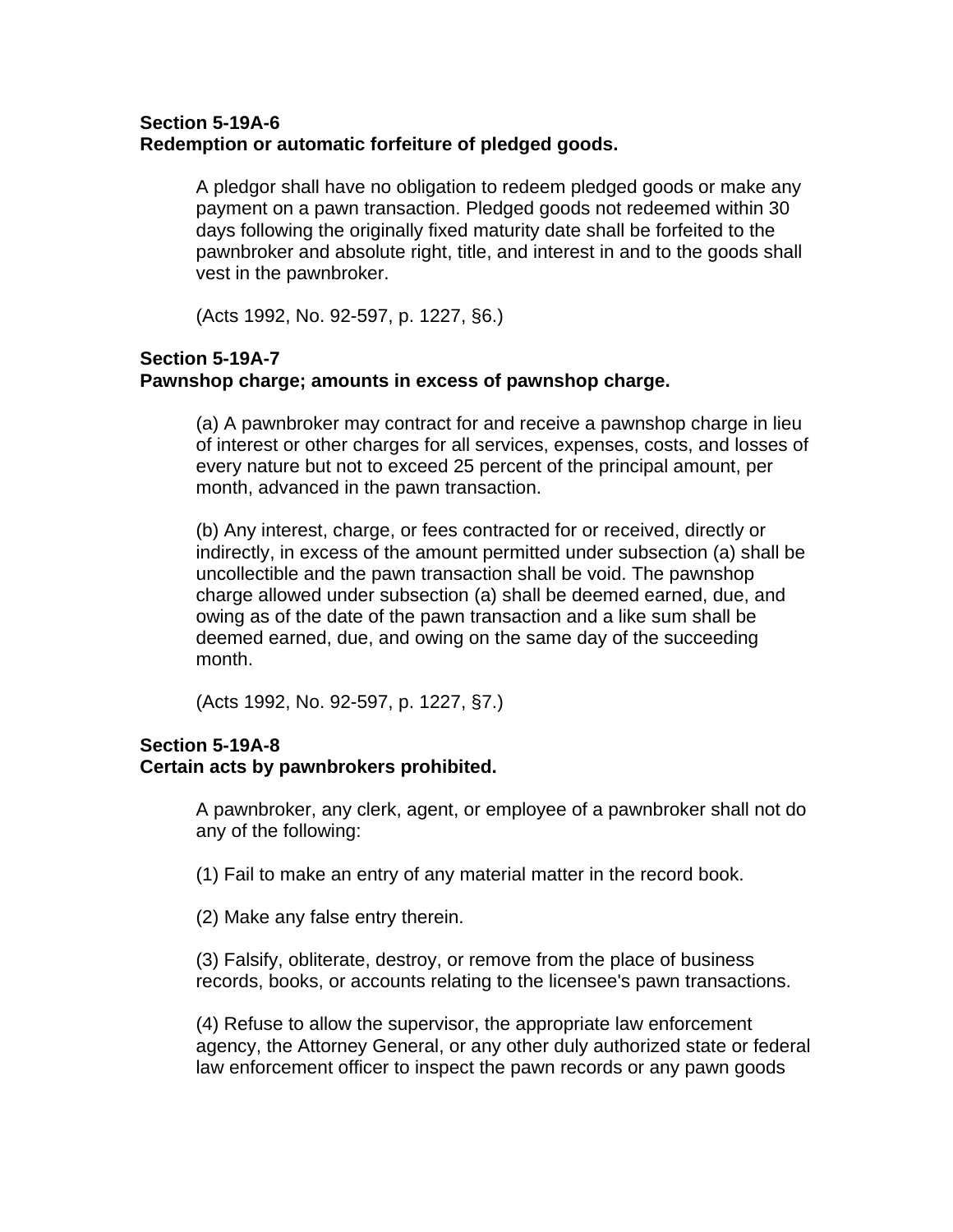during the ordinary hours of business or other acceptable time to both parties.

(5) Fail to maintain a record of each pawn transaction for at least four years.

(6) Accept a pledge or purchase property from a person under the age of 19 years.

(7) Make any agreement requiring the personal liability of a pledgor or seller or waiving any of the provisions of this section or providing for a maturity date less than 30 days after the date of the pawn transaction.

(8) Fail to return or replace pledged goods to a pledgor or seller upon payment of the full amount due the pawnbroker unless the pledged goods have been taken into custody by a court or by a law enforcement officer or agency.

(9) Sell, lease, or agree to sell or lease pledged or purchased goods back to the pledgor or back to the seller and the same or related transaction.

(10) Sell or otherwise charge for insurance in connection with a pawn transaction.

(Acts 1992, No. 92-597, p. 1227, §8.)

### **Section 5-19A-9**

**Pledgor presenting pawn ticket entitled to redeem or repurchase goods; lost or damaged pledged goods in possession of pawnbroker; lost, destroyed, or stolen pawn ticket.** 

(a) Any person properly identified as pledgor or as authorized representative of the pledgor and presenting a pawn ticket to the pawnbroker shall be entitled to redeem or repurchase the pledged goods described in the ticket. In the event pledged goods are lost or damaged while in the possession of the pawnbroker, it shall be the responsibility of the pawnbroker to replace the lost or damaged goods with like kinds of merchandise and proof of replacement shall be a defense to any prosecution. For the purposes of this subsection, "lost" includes pledged goods that have been destroyed or have disappeared due to willful neglect that results in the pledged goods being unavailable for return to the pledgor.

(b) If the pawn ticket is lost, destroyed, or stolen, the pledgor shall so notify the pawnbroker in writing, and receipt of this notice shall invalidate the pawn ticket, if the pledged goods have not previously been redeemed.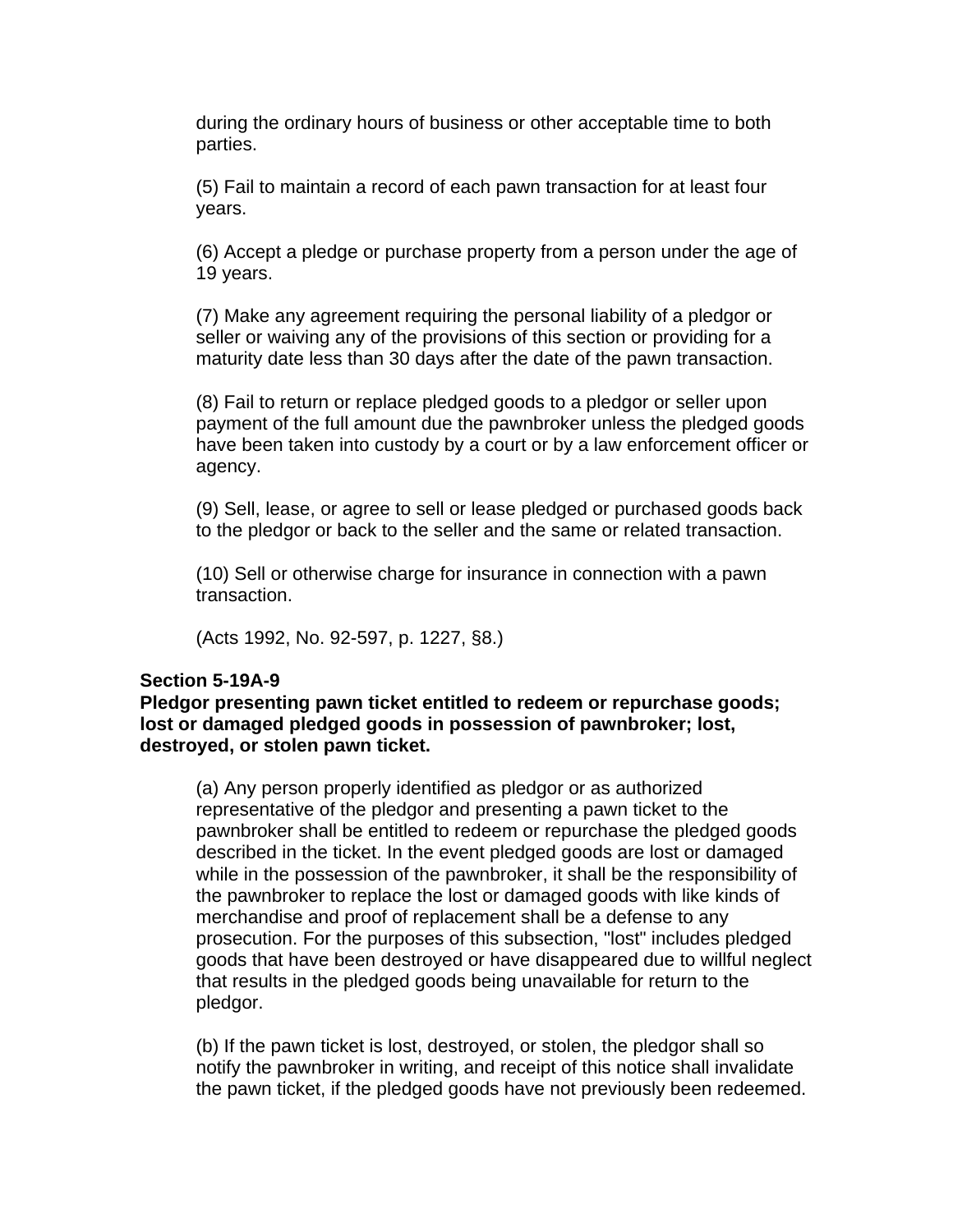Before delivering the pledged goods or issuing a new pawn ticket, the pawnbroker shall require the pledgor to make a written statement of the loss, destruction, or theft of the ticket. The pawnbroker shall record on the written statement the identifying information required by Section 5-19A-3, the date the statement is given, and the number of the pawn ticket lost, destroyed, or stolen. The statement shall be signed by the pawnbroker or the pawnshop employee who accepts the statement from the pledgor. A pawnbroker is entitled to a fee not to exceed five dollars in connection with each lost, destroyed, or stolen pawn ticket and the taking of a properly prepared written statement for the pawn ticket.

(Acts 1992, No. 92-597, p. 1227, §9.)

### **Section 5-19A-10**

# **Liens for pawnbrokers; pledged goods not redeemed on or before maturity date fixed in ticket.**

(a) A pawnbroker shall have a lien on the pledged goods pawned for the money advanced and the pawnshop charge owed, but not for other debts due to the pawnbroker, subject to the rights of other persons who have an ownership interest or prior liens in the pledged goods. The pawnbroker shall retain possession of the pledged goods except as otherwise herein provided until the lien is satisfied.

(b) Pledged goods not redeemed on or before the maturity date if fixed and set out in the pawn ticket issued in connection with any transaction shall be held by the pawnbroker for 30 days following that date and may be redeemed or repurchased by the pledgor or seller within the period by the payment of the originally agreed redemption price, and by the payment of an additional pawnshop charge equal to the original pawnshop charge.

(Acts 1992, No. 92-597, p. 1227, §10.)

### **Section 5-19A-11**

# **Licensing generally; annual fee; temporary license; when new license not required upon change in ownership.**

(a) A person may not engage in business as a pawnbroker unless the person has a valid license authorizing engagement in the business. A separate license is required for each place of business. The supervisor may issue more than one license to a person if that person complies with this chapter for each license. A new license or application to transfer an existing license is required upon any change, directly or beneficially, in the ownership of any licensed pawnshop and an application must be made to the supervisor in accordance with this chapter.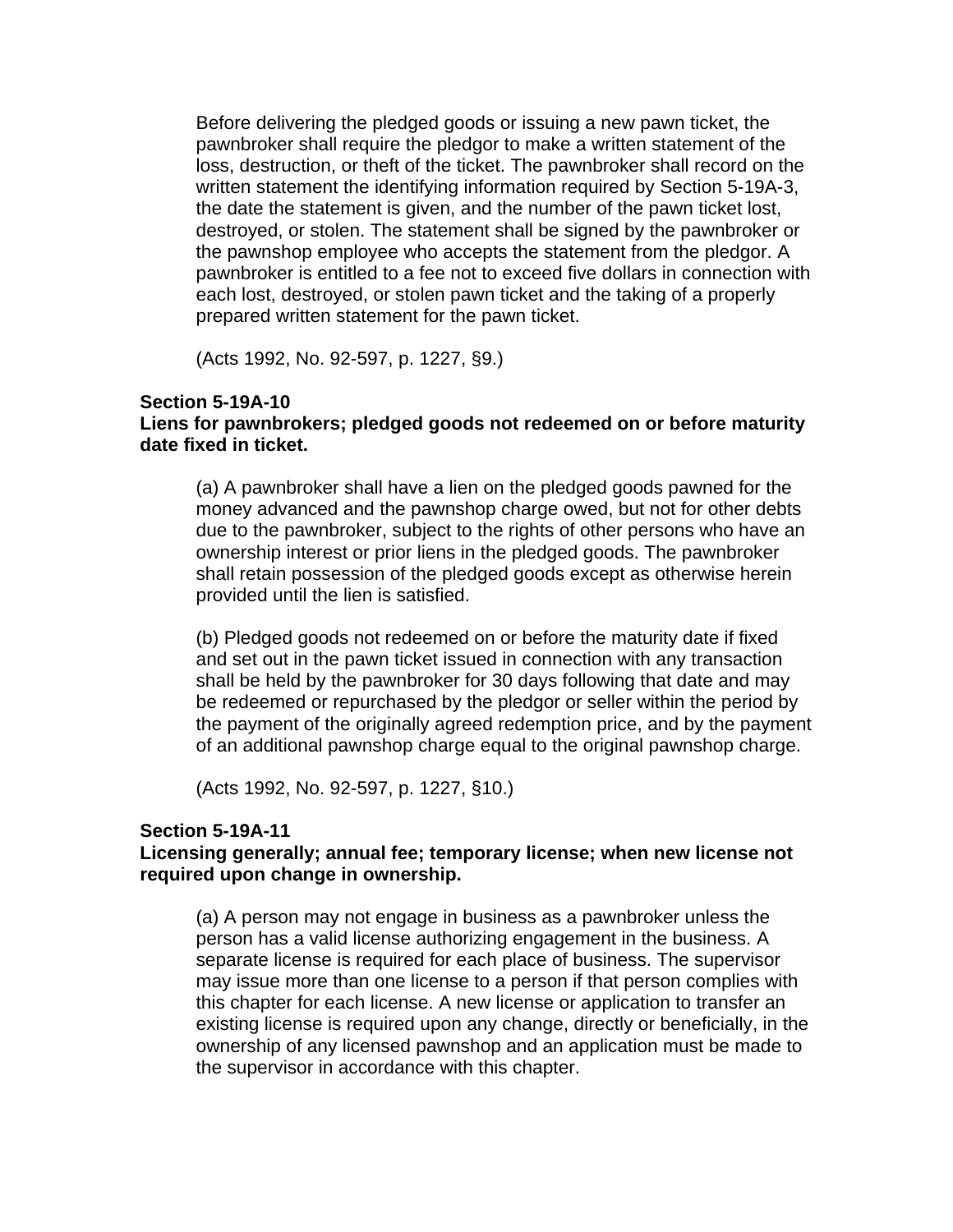(b) When a licensee wishes to move a pawnshop to another location, the licensee shall give 30 days written notice to the supervisor, who shall then amend the license accordingly.

(c) Each license shall remain in full force and effect until relinquished, suspended, revoked, or expired. Every licensee, on or before each December 1st, shall pay the supervisor & dollar; 100.00 for each license as the annual fee for the succeeding calendar year. If the annual fee remains unpaid 30 days after written notice of delinquency has been given to the licensee by the supervisor, the license shall thereupon expire, but not before December 31st of any year for which the annual fee has been paid. All licensing and investigation fees shall be paid into the special fund established under Section 5-2A-20.

(d) The supervisor may issue a temporary license authorizing the operation of a pawnshop upon receipt of an application to transfer a license from one person to another, or upon the receipt of an application for a license involving principals and owners that are substantially identical to those of an existing licensed pawnshop. The temporary license shall be effective until the permanent license is issued or denied.

(e) A new license or an application to transfer an existing license shall not be required upon any change, directly or beneficially, in the ownership of a licensed pawnshop incorporated under the laws of this state or any other state if the licensee continues to operate as a corporation doing a pawnbroking business under the license. The supervisor may require the licensee to provide information deemed reasonable and appropriate concerning the officers and directors of the corporation and persons owning in excess of 25 percent of the outstanding shares of the corporation.

(Acts 1992, No. 92-597, p. 1227, §11.)

#### **Section 5-19A-11**

### **Licensing generally; annual fee; temporary license; when new license not required upon change in ownership.**

(a) A person may not engage in business as a pawnbroker unless the person has a valid license authorizing engagement in the business. A separate license is required for each place of business. The supervisor may issue more than one license to a person if that person complies with this chapter for each license. A new license or application to transfer an existing license is required upon any change, directly or beneficially, in the ownership of any licensed pawnshop and an application must be made to the supervisor in accordance with this chapter.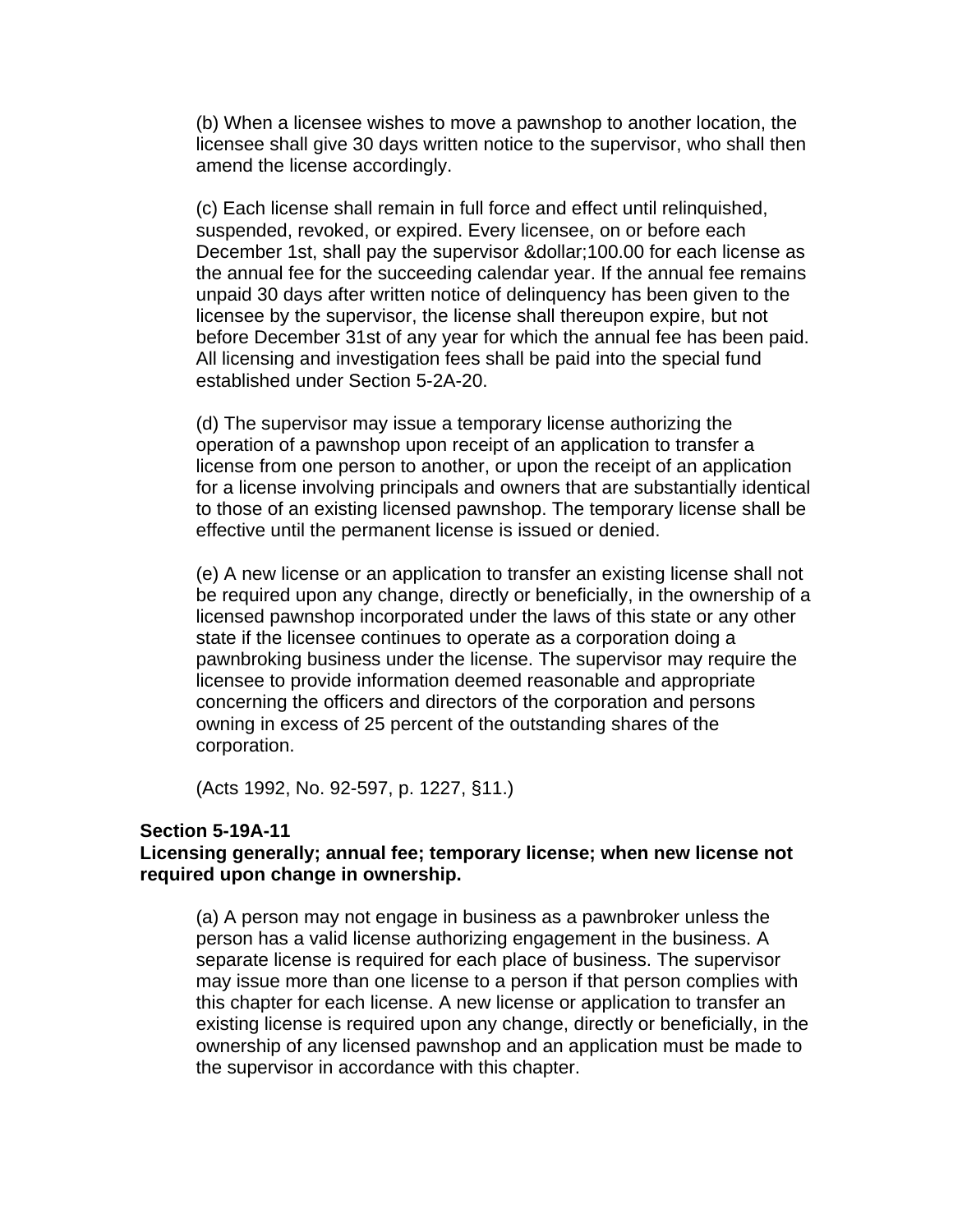(b) When a licensee wishes to move a pawnshop to another location, the licensee shall give 30 days written notice to the supervisor, who shall then amend the license accordingly.

(c) Each license shall remain in full force and effect until relinquished, suspended, revoked, or expired. Every licensee, on or before each December 1st, shall pay the supervisor & dollar; 100.00 for each license as the annual fee for the succeeding calendar year. If the annual fee remains unpaid 30 days after written notice of delinquency has been given to the licensee by the supervisor, the license shall thereupon expire, but not before December 31st of any year for which the annual fee has been paid. All licensing and investigation fees shall be paid into the special fund established under Section 5-2A-20.

(d) The supervisor may issue a temporary license authorizing the operation of a pawnshop upon receipt of an application to transfer a license from one person to another, or upon the receipt of an application for a license involving principals and owners that are substantially identical to those of an existing licensed pawnshop. The temporary license shall be effective until the permanent license is issued or denied.

(e) A new license or an application to transfer an existing license shall not be required upon any change, directly or beneficially, in the ownership of a licensed pawnshop incorporated under the laws of this state or any other state if the licensee continues to operate as a corporation doing a pawnbroking business under the license. The supervisor may require the licensee to provide information deemed reasonable and appropriate concerning the officers and directors of the corporation and persons owning in excess of 25 percent of the outstanding shares of the corporation.

(Acts 1992, No. 92-597, p. 1227, §11.)

### **Section 5-19A-12 Eligibility for pawnshop license; application fee.**

(a) To be eligible for a pawnshop license, an applicant shall:

(1) Operate lawfully and fairly within the purposes of this chapter.

(2) Not have been convicted of a felony within the last 10 years or not be acting as a beneficial owner for someone who has been convicted of a felony within the last 10 years.

(b) The application shall be accompanied by a fee of \$50.00 to be paid to the Supervisor if the applicant does not possess an existing license at the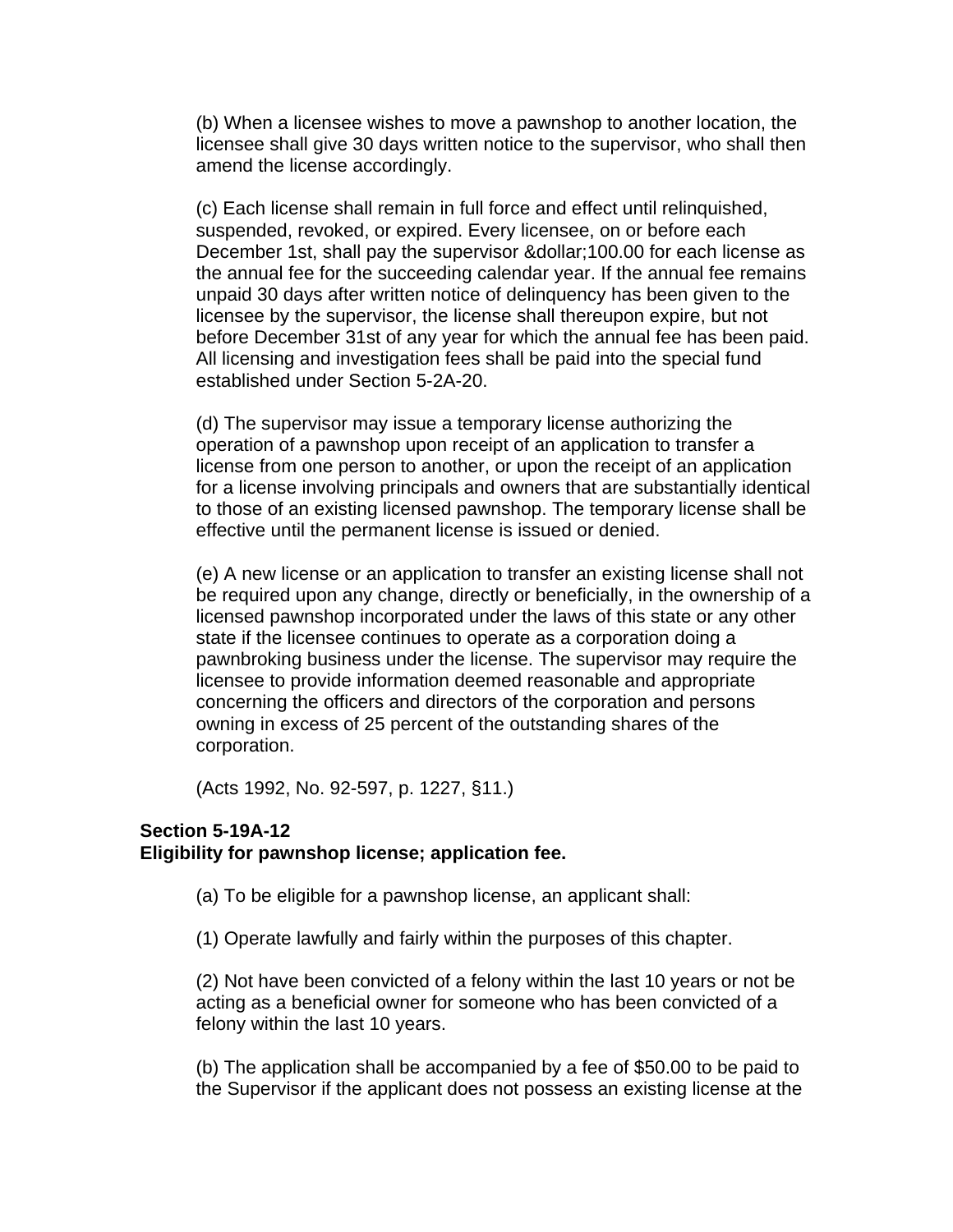time of applying for the pawnshop license. If the application involves a second or additional license to an applicant previously licensed for a separate location or involves substantially identical principals and owners of a licensed pawnshop at a separate location. The application shall be accompanied by a fee of \$50.00.

(Acts 1992, No. 92-597, p. 1227, §12.)

### **Section 5-19A-13**

# **Suspension or revocation of license; notice and hearing; surrender of license.**

(a) The supervisor may, after notice and hearing, suspend or revoke any license upon a finding that:

(1) The licensee, either knowingly or without the exercise of due care to prevent the same, has violated this chapter.

(2) A fact or condition exists which, if it had existed or had been known to exist at the time of the original application for a license, would have justified the supervisor in refusing a license.

(3) The licensee has aided, abetted, or conspired with an individual or person to circumvent or violate the requirements of this chapter.

(4) The licensee or a legal or beneficial owner of the license has been convicted of a crime that the supervisor finds directly relates to the duties and responsibilities of the occupation of pawnbroker.

(b) The supervisor may conditionally license or place on probation a person whose license has been suspended or may reprimand a licensee for a violation of this chapter.

(c) The manner of giving notice and conducting a hearing, as required by subsection (a), shall be as required by Sections 41-22-12 and 41-22-13.

(d) Any licensee may surrender a license by delivering it to the supervisor with written notice of its surrender. Notwithstanding the foregoing, this surrender shall not affect the civil or criminal liability of the licensee for acts committed prior to surrendering of the license.

(e) No revocation, suspension, or surrender of a license shall impair or affect the obligation of any pre-existing lawful contract between the licensee and any pledgor. Any pawn transaction made without benefit of license is void.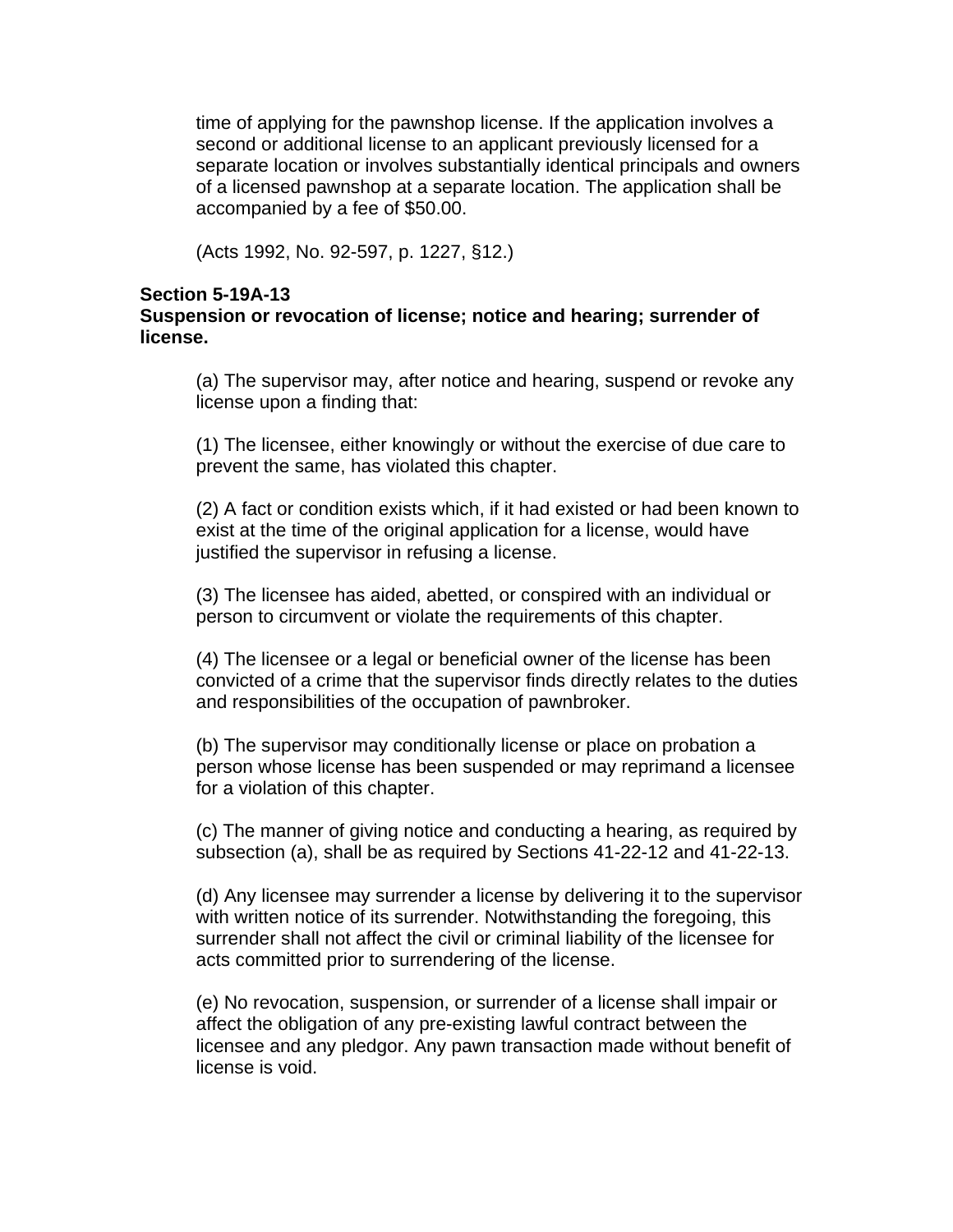(f) The supervisor may reinstate suspended licenses or issue new licenses to a person whose license or licenses have been revoked if no fact or condition then exists which would have justified the supervisor in refusing originally to issue a license under this chapter.

(Acts 1992, No. 92-597, p. 1227, §13.)

# **Section 5-19A-14 Application for new pawnshop license, transfer of existing license, etc.**

(a) An application for a new pawnshop license, the transfer of an existing pawnshop license, or the approval of a change in the ownership of a licensed pawnshop shall be under oath and shall state the full name and place of residence of the applicant, the place where the business is to be conducted, and other relevant information required by the supervisor. If the applicant is a partnership, the application shall state the full name and address of each partner. If the applicant is a corporation, the application shall state the full name and address of each officer, shareholder, and director.

(b) Notwithstanding the foregoing, the application need not state the full name and address of each shareholder, if the applicant is owned directly or beneficially by a person which as an issuer has a class of securities registered pursuant to Section 12 of the Securities Exchange Act of 1934, or pursuant to Section 15(d) is an issuer of securities which is required to file reports with the Securities and Exchange Commission, if the person files with the supervisor any information, documents, and reports required by that act to be filed with the Securities and Exchange Commission.

(Acts 1992, No. 92-597, p. 1227, §14.)

### **Section 5-19A-15**

# **No confiscation of property pledged to pawnbroker if property may be put on seven-day hold; when property may be placed on hold.**

(a) No pledged or purchased goods may be confiscated if the property pledged to, or purchased by, a pawnbroker may be put on a seven-day hold by the authorized law enforcement authorities, but the pledged or purchased property may not be placed on hold unless:

(1) A police report is made in a timely manner.

(2) A warrant is sworn out for the person who pledged or sold the goods to the pawnbroker or for alias if the person is unknown.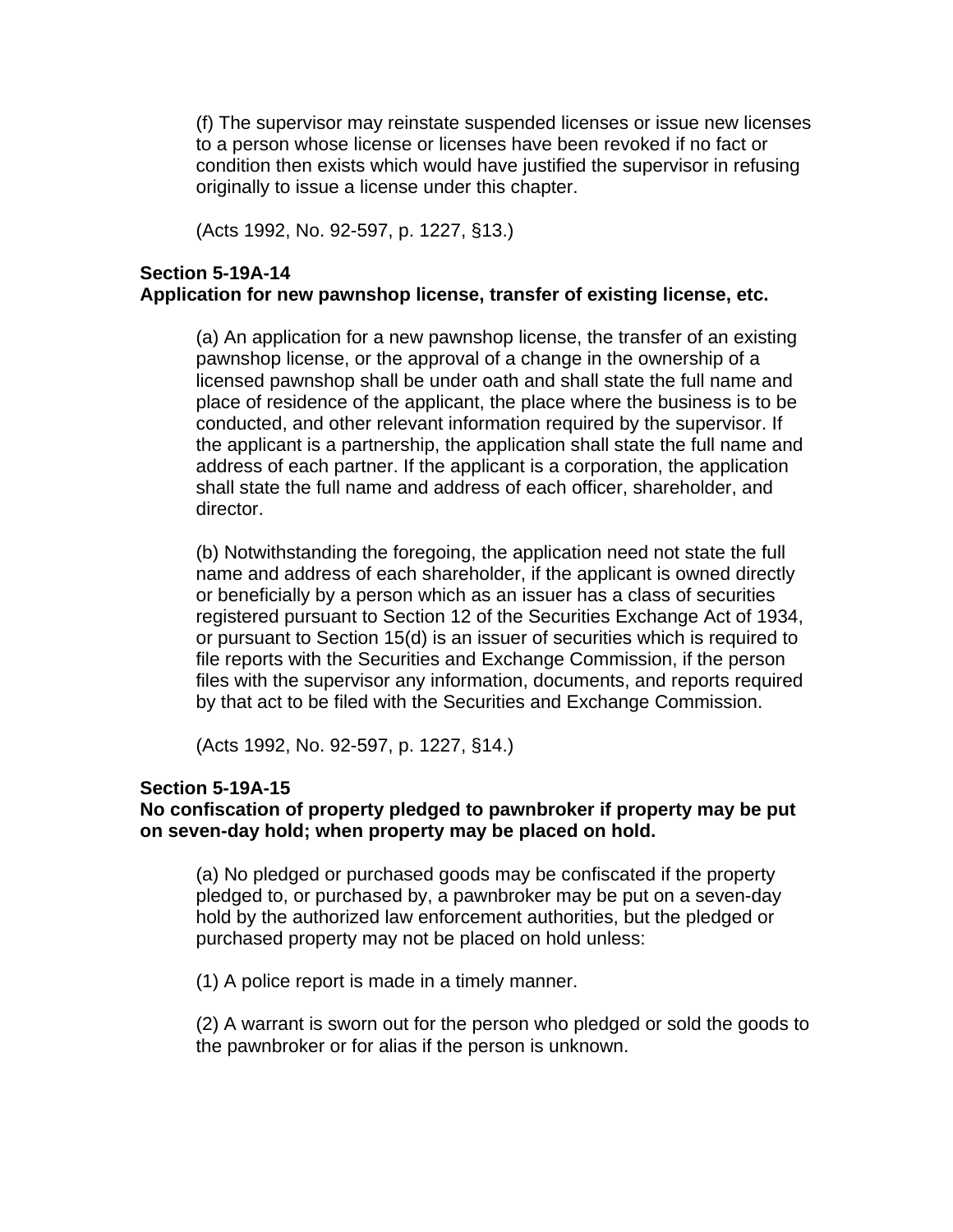(3) A warrant or writ is issued for the merchandise to be confiscated along with a request for restitution, pursuant to law.

(b) This section shall not affect the right of any person who has an ownership interest or prior lien in the pledged or purchased goods.

(Acts 1992, No. 92-597, p. 1227, §15.)

# **Section 5-19A-16 Penalties for failure to secure license.**

Any person who engages in the business of operating a pawnshop without first securing the license prescribed by this chapter shall be guilty of a misdemeanor and, upon conviction thereof, shall be punished by a fine not in excess of \$1,000.00 or by confinement in the county jail for not more than one year, or for both.

(Acts 1992, No. 92-597, p. 1227, §16.)

### **Section 5-19A-17**

# **Penalties for willful violation of chapter or for false entry in required records; compliance enforced by supervisor; order requiring person to refrain from violation.**

(a) In addition to any other penalty which may be applicable, any licensee who willfully violates this chapter or who willfully makes a false entry in any record specifically required by this chapter shall be guilty of a misdemeanor and, upon conviction thereof, shall be punished by a fine not in excess of \$1,000.00 per violation or false entry.

(b) Compliance with this chapter shall be enforced by the supervisor who may exercise any authority conferred by law.

(c) When the supervisor has reasonable cause to believe that a person is violating this chapter, the supervisor, in addition to and without prejudice to the authority provided elsewhere in this chapter, may enter an order requiring the person to stop or to refrain from the violation. The supervisor may sue in any circuit court of the state having jurisdiction and venue to enjoin the person from engaging in, continuing the violation, or from doing any act in furtherance of the violation. In an action, the court may enter an order or judgment awarding a preliminary or permanent injunction.

(Acts 1992, No. 92-597, p. 1227, §17.)